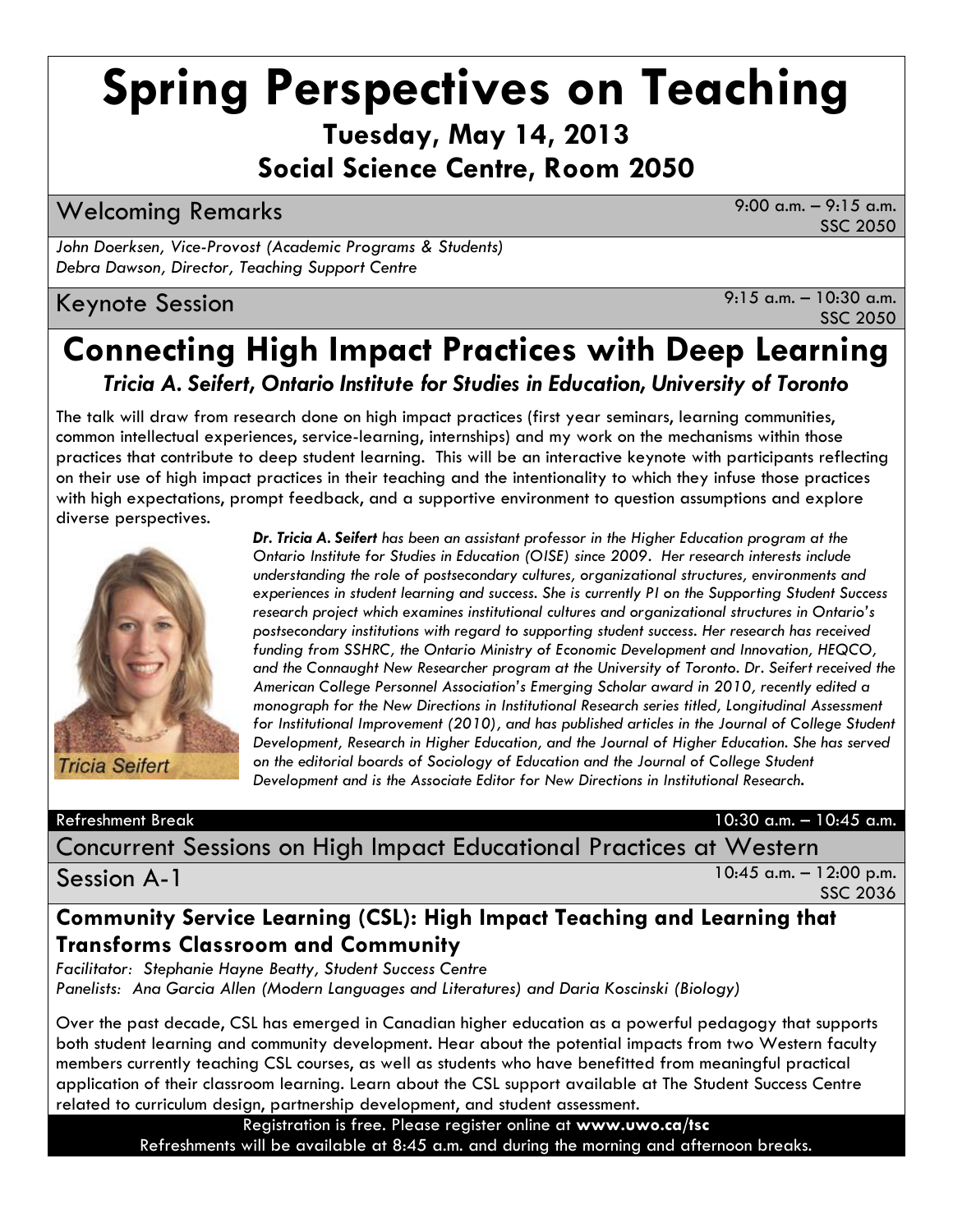#### 10:45 a.m. – 12:00 p.m. SSC 2050

#### Session A-2

#### **Writing to Learn: Approaches that Work**

*Facilitator: Karyn Olsen, Teaching Support Centre Panelists: Margaret McGlynn (History) Paul Schmidt (Chemical & Biochemical Engineering and Writing Support Centre)*

When we focus on teaching students how to write, we sometimes forget that the process of writing can be a powerful tool for student learning. Please join this discussion led by experts on writing-intensive courses. Panelists will share their strategies for encouraging effective writing in undergraduate classes, and reflect on the impact of writing-focused coursework.

#### Break 12:00 p.m. – 1:00 p.m.

Concurrent Sessions on High Impact Educational Practices at Western

| Session B-1                                               | $1:00$ p.m. $-2:15$ p.m. |
|-----------------------------------------------------------|--------------------------|
|                                                           | SSC 2050                 |
| <b>Transformative Learning through Collaboration</b>      |                          |
| <b>Facilitator: Debra Dawson, Teaching Support Centre</b> |                          |

*Panelists: Joe Compeau (Ivey Business School) and Christie Stewart (Environmental Science Program)*

Collaborative and group learning projects have been identified as a high impact teaching practice that can lead to deep learning in our undergraduate students. Panelists in this session will discuss how collaborative learning was integrated into a large first year science course and the HBA program at Western. Participants in this session will have the opportunity to also discuss their experiences with embedding collaborative learning into the curriculum.

Session B-2

1:00 p.m. – 2:15 p.m. SSC 2036

#### **Global Learning: Bringing the World to Western**

*Facilitator: Karyn Olsen, Teaching Support Centre Panelists: Henri Boyi (French Studies)and Darwin Semotiuk (Kinesiology)*

Join this panel discussion to learn more about the international education component of two undergraduate courses offered at Western. These courses challenge students to explore viewpoints and life experiences different from their own, ultimately providing a deeper appreciation of the course material. Panelists will describe their experiences managing courses with international education components, and share their thoughts on the impact of experiential learning.

Plenary Session 2:30 p.m. – 4:00 p.m.

Refreshment Break 2:15 p.m. – 2:30 p.m.

SSC 2050

#### **Panel Discussion with Deans/Associate Deans: High Impact Educational Practices Across the Faculties**

*Facilitator: John Doerksen, Vice-Provost (Academic Programs & Students) Panelists:*

 *Joan Finegan, Associate Dean, Faculty of Social Science Jeff Hutter, Associate Dean (Academic), Faculty of Science Michael Milde, Dean, Faculty of Arts and Humanities Betty Anne Younker, Dean, Don Wright Faculty of Music*

The panel of Deans/Associate Deans will share their perspectives on High Impact Educational Practices in their Faculties. The session will include the opportunity for discussion between the panel, Dr. Tricia Seifert, and session attendees.

Registration is free. Please register online at **www.uwo.ca/tsc**

Please note that some of the sessions will be video-recorded and made available on the TSC website.